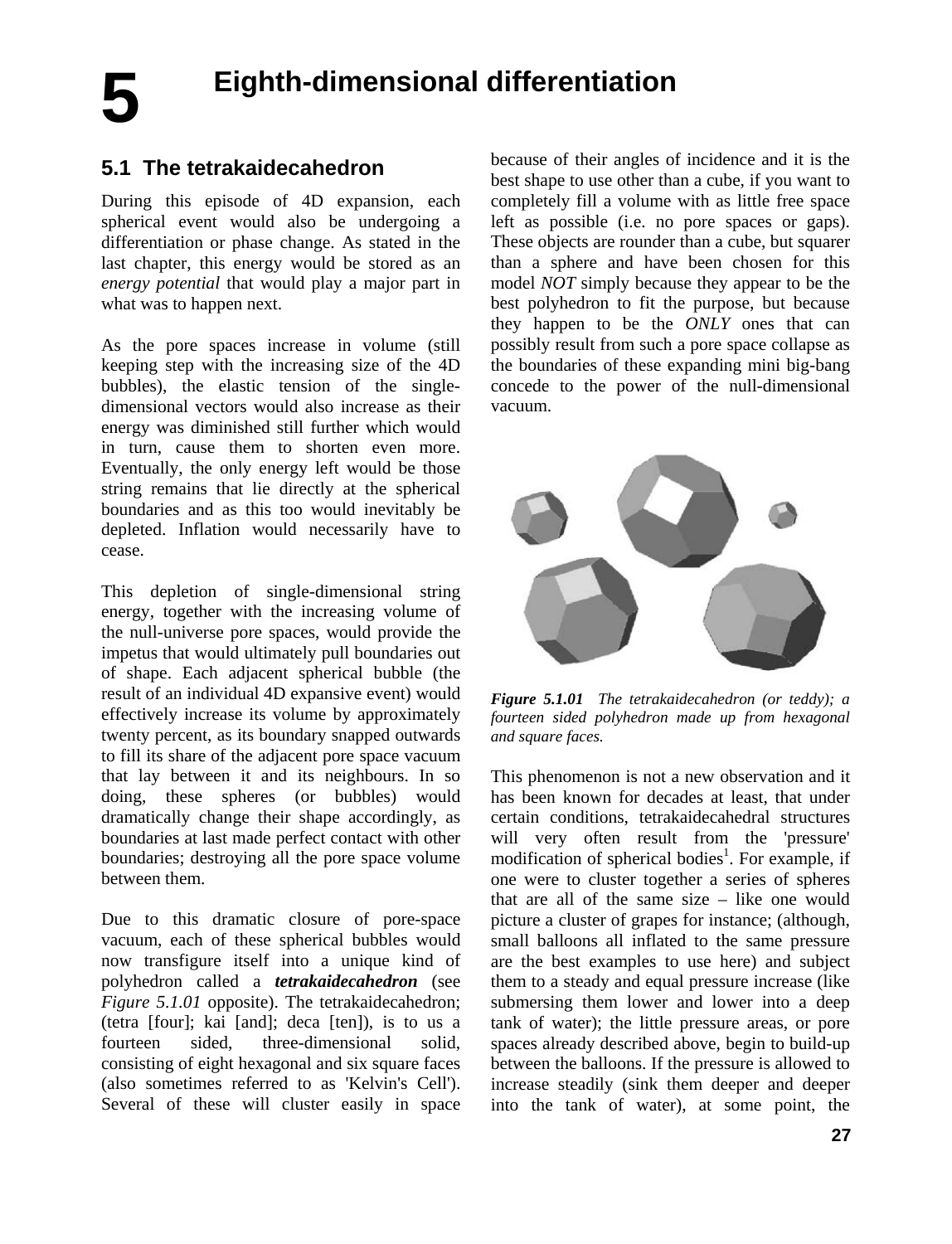balloons will collapse into their most stable (collective) shape, which happens to be a cluster of tetrakaidecahedra. This assumes of course that these spheres are first contained within an enveloping boundary, such as within the confines of a suitable net. This resulting structure is also the 'idealised' shape of the human fat cell, as well as forming many other basic cellular structures in nature. It is also well known within the plastics and foam industries. A similar effect can also be produced by plunging a drinking straw into a bowl of 'detergenty' water at the kitchen sink and blowing with all your might (a game that many a child still stumbles upon from time to time). The result will be a monstrous dome of soapy bubbles that rises up and over the washing-up bowl and if one peers carefully within, the misshapen hexagonal and square faces of the tetrakaidecahedron can usually be spotted. Mother Nature then, would seem to be no stranger to this three-dimensional form and, as far as its context within *this* model is concerned, she seems to have invented this structure some time before our three-dimensional universe made its later appearance felt.



*Figure 5.1.02 A Weaire and Phelan 'translational unit' utilising both tetrakaidecahedra AND dodecahedra to achieve a packing more 'cubic' than tetrakaidecahedra can manage on their own. This does rather complicate matters however.*

There are one or two other combinations of polygons that in recent years have toppled the

tetrakaidecahedron off its perch as being the best way of filling a volume other than by using a collection of cubes. These however (like Weaire and Phelan bubbles<sup>2</sup>), use what are called *translational units* to build a volume as close in shape to that of the original cube as possible (see *Figure 5.1.02* above). These tend to result in better cubic volumes, but use a combination of tetrakaidecahedra and *dodecahedra* to achieve it. This does however complicate matters and in the context of this model, it is difficult to see how such a combination would occur naturally.

### **5.2 The vacuum collapse**

In this evolving four-dimensional world, such a transfiguration of spherical boundaries would occur simultaneously and would involve *ALL* of these spherically inflating, individual mini bigbang events, right across the entire volume of 4D space. It would be a *vacuum collapse* in very real terms, as boundaries *SNAPPED* to their new tetrakaidecahedral configuration. Those previously existing pore spaces, originally located between the 4D expansion events, would now be closed permanently (see *Figure 5.2.01* below).



*Figure 5.2.01 The 'vacuum collapse' occurs when the strength of the pore space vacuum over comes the resistance of the inflating spherical boundaries and they are violently pulled out of shape.*

Considering the characteristics of the original structure – and the chain of events described in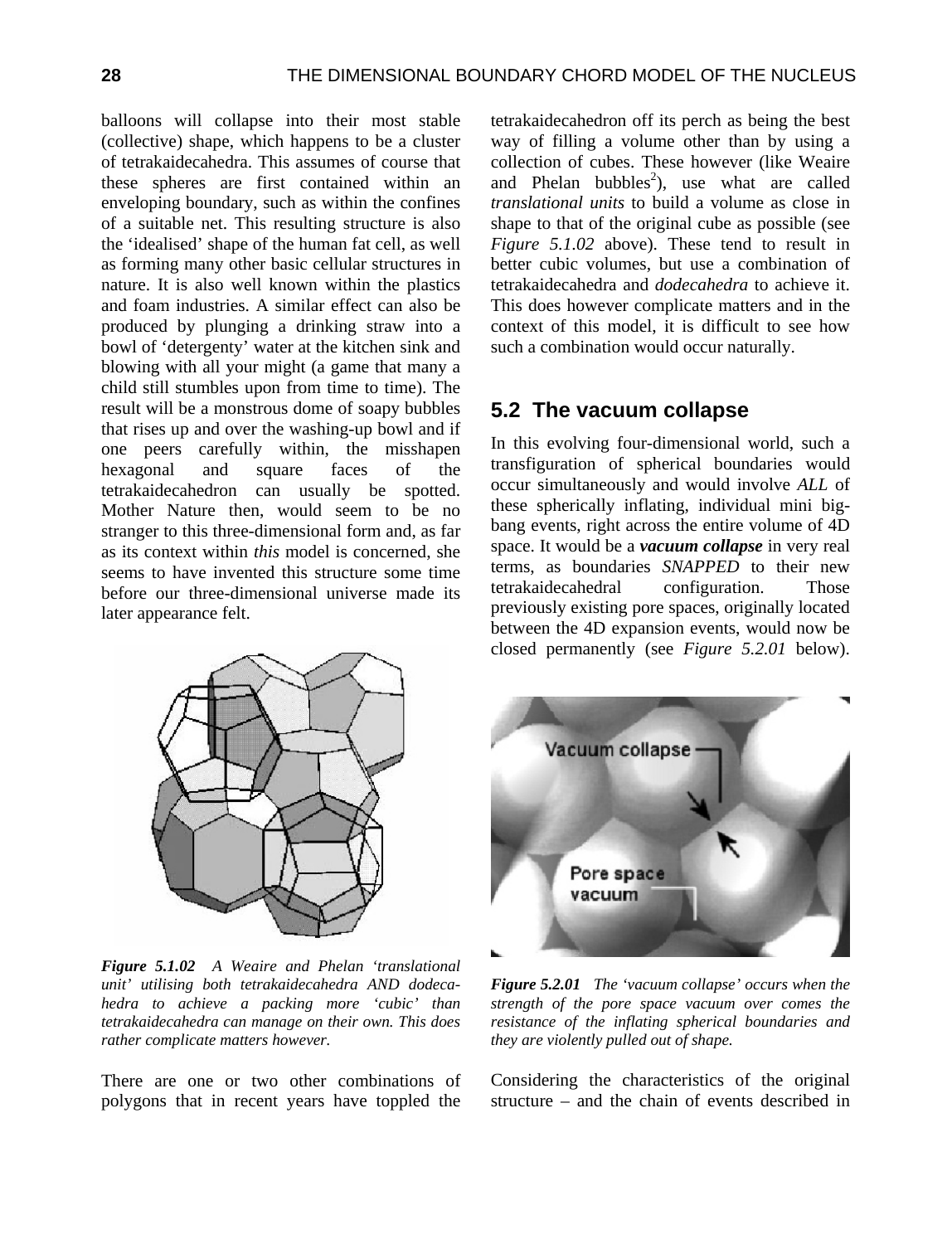the previous few pages - it is the only geometric shape that can be produced from such a violent, dimensional collapse. What were originally a myriad of individual 4D expansion events, would now take the form of a singularly continuous, homogeneous tetrakaidecahedral lattice that because of the *vacuum collapse*, would now have taken on almost 'cellular-like' characteristics. Each of these individuals (or *teddies* in this model), would also have simultaneously increased its volume accordingly and this would produce a massive release of previously stored (differentiated) potential energy, right across this entire new homogeneous teddy-lattice. This would herald the next dimensional stage in the evolutionary processes of this young, embryonic universe.

As the *vacuum collapse* occurs, what we are actually witnessing is a series of multiple, fairly violent collisions between four-dimensional objects (previously adjacent 4D expansion events). With such 4D to 4D contact, we have the perfect scenario for the evolution of an even higher dimensional plane – this time, one that would involve the sum of *ALL* these 4D to 4D boundary contact points. The *teddy-lattice* configuration mentioned earlier would actually form the basis of what would be an eightdimensional world and this would relate to a fifth evolutionary stage of our universe. This too, would comprise a teddy-lattice, but this time, it would be one that had been fuelled by the release of potential energy and the vacuum collapse below it in the 4D world. It would therefore comprise just inter-connected planes inherited from the teddies back in their fourth-dimensional state.

These planes, now eight-dimensional in nature, would be made up *ONLY* of those areas where 4D to 4D contact was made and they would consequently be of two distinct shapes, namely *square* and *hexagonal* – the planes that make up the tetrakaidecahedron in the first place. Inflation, back in the fourth-dimensional state, would now have been slowed, as the vacuum collapse acted like a brake and this would give way to a more sedate rate of expansion. Fuelled by the original momentum of the *mini big-bang* events, this expansional effect would also be carried over to the newly created eighth-dimensional level.

Not only would the original four-dimensional 'scalar' expansional environment be devoid of the individuality that was the characterised by the countless and separate *mini big-bang* events from which it was composed, but the expansive characteristic would not really work. It should be realised that there is *still* four-dimensional material within the teddy-lattice, but for the time being, this expansional component has no where to go. The individual boundaries that once marked the outer extent of each bubble's scalar expansion would have metamorphosed upwards (dimensionally speaking) into the eightdimensional lattice and this would now *keep pace*  with what remaining expansion there was. The 4D world (now devoid of these boundaries) would find itself exhibiting a completely *homogeneous* type of expansion, more akin to the kind of effect we seem to witness in the universe today and this of course, is no coincidence. Remembering back to Chapter 2, evolved dimensions are linked and this provides a connection here between the fourth and eighth dimension.

The expansion of the eight-dimensional teddylattice (the fourth and eighth are now marching to the same tune), would cause a further *condensation* of the energy from which it is now comprised, as once again; the relationship between expansion and cooling shows its hand. There would be a further phase change, although this is now occurring to newly evolved eightdimensional energy and continuing our attempt to keep track of all this - it can be labelled  $\mathcal{O}_8$  within our set description and this would thus be equivalent to:

#### $\mathcal{Q}_8 = \{ \varnothing_4, \varnothing_4 \}.$

where once again, we have a doubling up of lower dimensional terms because of 4D to 4D boundary contact in this case. A *cellular condensate* would result as once again, phase transitions occurred.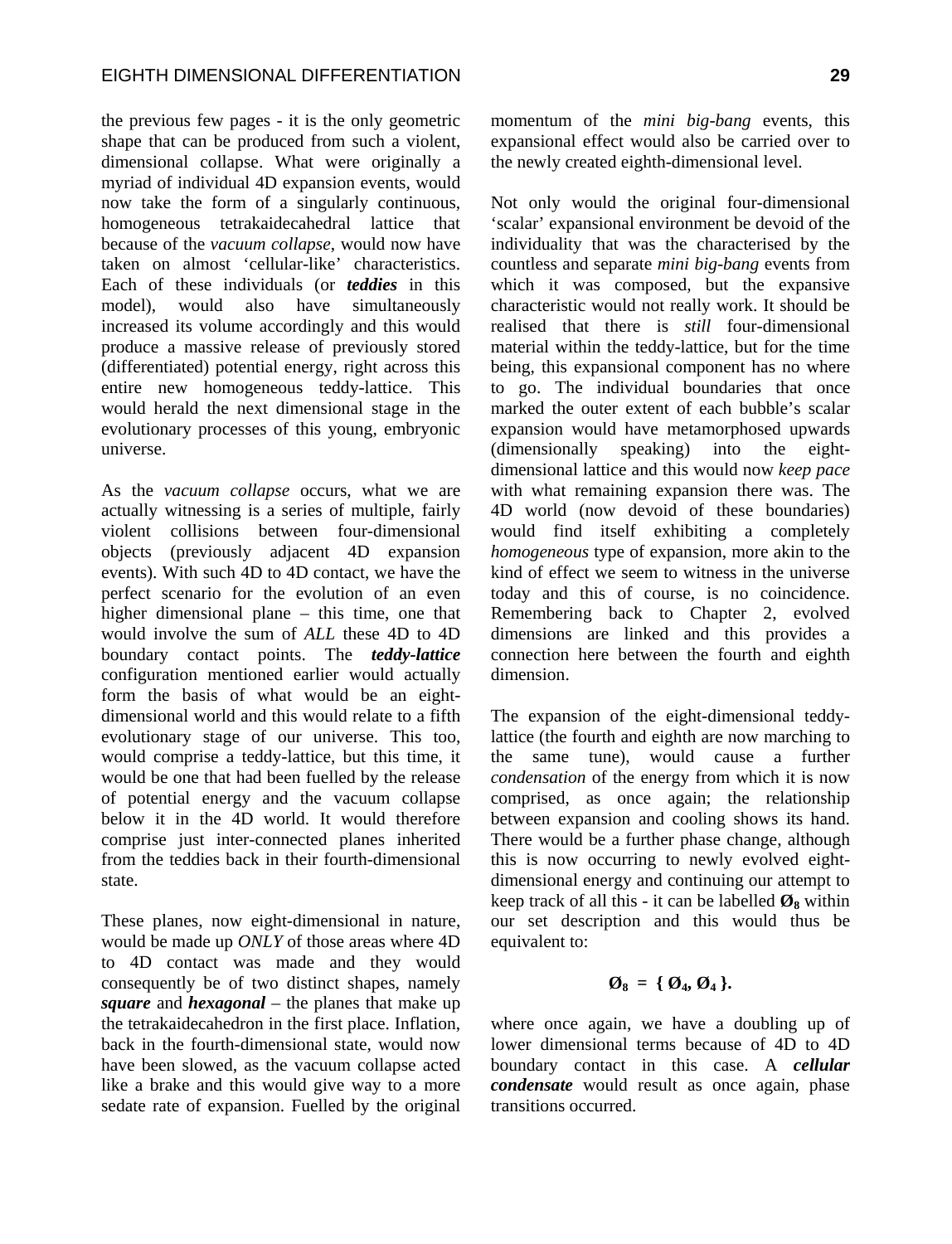The potential energy released during what has been dubbed the *vacuum collapse*, would be both cooler and somewhat less energetic than the original, which propagated at the moment of 2Dto-2D membrane contact - or at the very birth of the inflating fourth-evolutionary stage. This eightdimensional world would also be very different structurally, from that of the 4D level below it. If we could perceive such a concept, the 8D lattice would consist of an almost infinite number of *hollow* connected teddies, but would be made up *ONLY* of their *hexagonal* and *square* planes (see *Figure 5.2.02* below).



*Figure 5.2.02 A sectional view through the 8D lattice, showing its hexagonal and square planar construction. A secondary condensation would occur, which would have a profound effect on the future evolution of the universe as a whole.*

It should be noted at this stage, that these square and hexagonal faces (which will be referred to and used in illustrations many times within this and subsequent chapters), are *idealised* and are represented here as perfectly geometric in their shape. In reality, not only will their structure change when our own part of the universe is discussed, but apart from their tiny size, their description as perfectly square or hexagonal, should be considered as simply being the best way of illustrating them for the purposes of this model. Their true appearance would be more likely to be as distorted, wispy membrane like surfaces that are themselves far from this idealised description. As will be seen in coming sections, it will be the relationship exhibited by their geometries that is more important than their imagined physical appearance.

These membranes were originally the location of the pore spaces that were simply *nulldimensional vacuum* in the 4D world. This energy, (now in the eighth dimension), would be seeking equilibrium in its own right and would still be undergoing expansion, *parallel* to that of the fourth. With its new configuration as a tetrakaidecahedral lattice (instead of being comprised of the original spheres or bubbles), this 8D world would take on a cellular appearance *AND* would consequently result in the formation of the *TWO* distinct kinds of membranes described above – namely square and hexagonal – where each of these cells met another; (bearing in mind the contents of the previous paragraph). Each of the four sides of the square – and each of the six sides of the hexagonal membranes would be the same length, but the overall area of these geometric shapes would be different. The hexagonal would have an area that is just under 2.6 times larger than that of the square and this would actually result in two different power signatures for what will be the next stage in this evolutionary process.

### **5.3 The tri-planar coordinate**

As mentioned earlier, what may have been an initial four-dimensional *inflationary* phase of the universe would have ceased because of the braking effect of the *vacuum collapse* and this would have given way to a more sedate rate of expansion. Although far from the break-neck speed of the earlier, explosive 4D event, this expansion would *still* produce a cooling effect and this would affect the eighth-dimension too. This time though, the energy prone to such cooling or (condensation) would be the secondary potential energy that now makes up the square and hexagonal membranes within the 8D teddylattice itself. As this too begins to differentiate, it would tend to collect as a *secondary condensate* along what are effectively the edges or natural boundaries located between the membranes – and this re-distribution of material along and between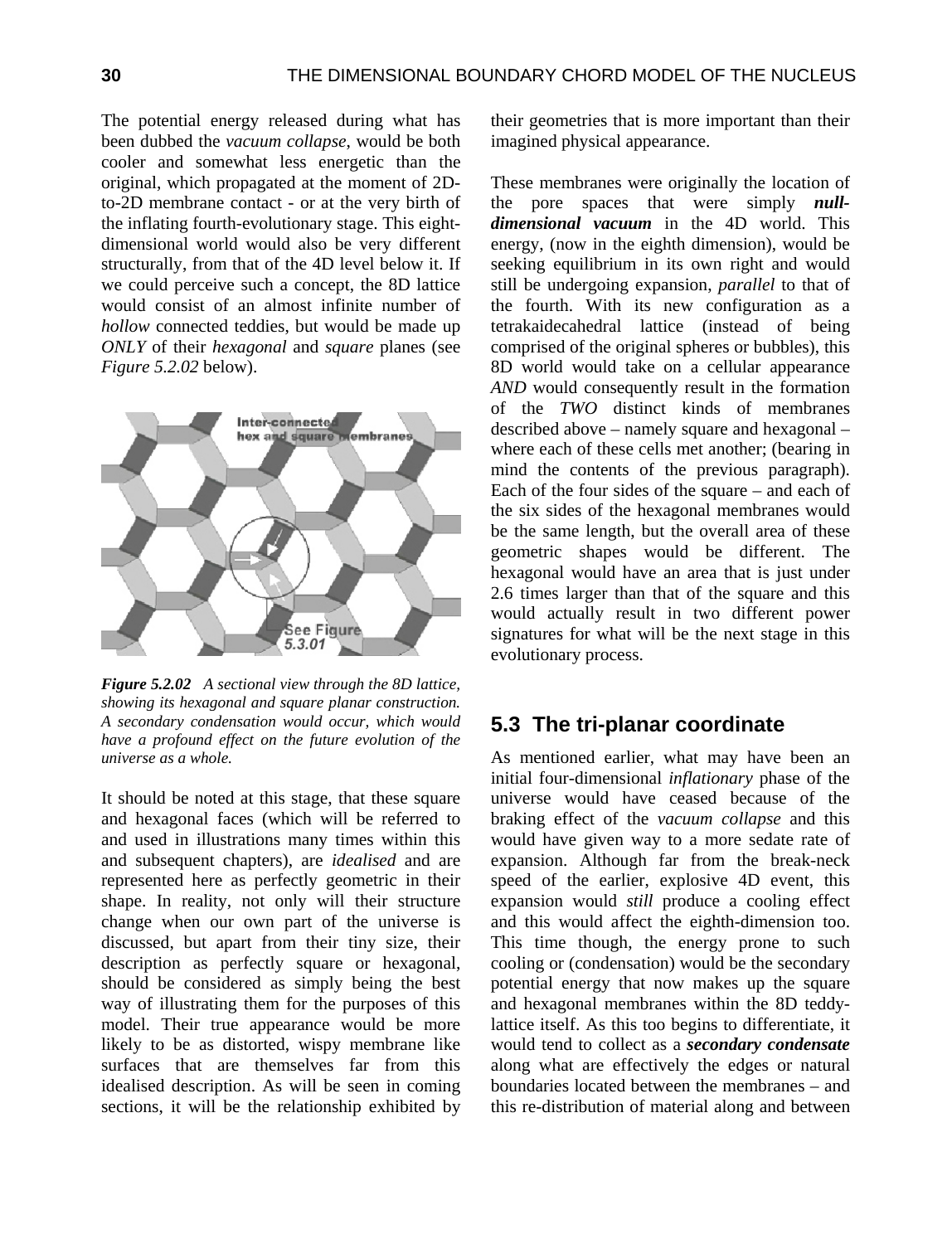these geometric edges will collect as - and result in *STRINGS*.

With a multi-dimensional collection of teddies in the form of a cellular lattice, the edge (or boundary) of each and every two-dimensional plane (hexagonal or square), also becomes the junction of two hexagonal and a single square plane in this teddy-lattice, all separated by angles close to 120° - or what in this model will be called a *tri-planar coordinate* (see *Figure 5.3.01*  below).



*Figure 5.3.01 The 'tri-planar coordinate' is the source of the boundary chord and results from the reduction of the three associated boundary membrane energies produced by the vacuum collapse.*

As the condensate strives for equilibrium, this material will be reduced to a string and this material will collect around the edges or boundary of each type of membrane (a boundary string if you like). This could occur in one of two specific ways; either as a regular, uniform reduction, or as a *membrane rupture event* and in this environment, the most plausible would seem to be the latter.

It is probably fairly obvious that I like using analogies, but they do have the ability to illustrate and clarify. This *membrane rupture event* can be likened to the rupturing of a soap film stretched across a circular hoop or ring – such as those connected to the inside of the lid of the children's' 'bottle of bubbles'. After you plunge the open hoop into the bottle, you usually withdraw it, purse your lips and blow a string of bubbles up into the air. If instead of blowing, you simply withdraw the hoop from the bottle and study the soap film; you will see its surface swirling and shimmering in the light until its surface tension gives way and the little membrane ruptures (see *Figure 5.3.02* below).



*Figure 5.3.02 A membrane rupture event can be likened to the soap film stretched across the blow ring in a children's' bottle of bubbles (A). If you don't blow straight away, the film will rupture, depositing most of its material around the ring itself (B).*

Although some of this soapy material splatters into the air, the majority seems to spring backwards away from the centre and collects (and usually drips from) around the body of the hoop itself. Back in our model, as these membranes now form a *cellular-lattice*, each one of the edges or boundaries is actually a *tri-planar coordinate*, where a total of three boundary membranes meet (two hexagonal planes and one from a single square). The strings that ultimately condense and form at these locations will therefore each be made from these *THREE* independent boundary energies and because of this tri-part characteristic, they have thus been renamed *dimensional boundary chords* within this model.

Whilst these components do not appear to be the same kind of pre-existing (Planck-scale) strings usually described or associated with 'string' or 'superstring' theory<sup>3</sup>, they are perhaps their alternative. We are looking at similar described phenomena but simply from a different view point; although those entities usually associated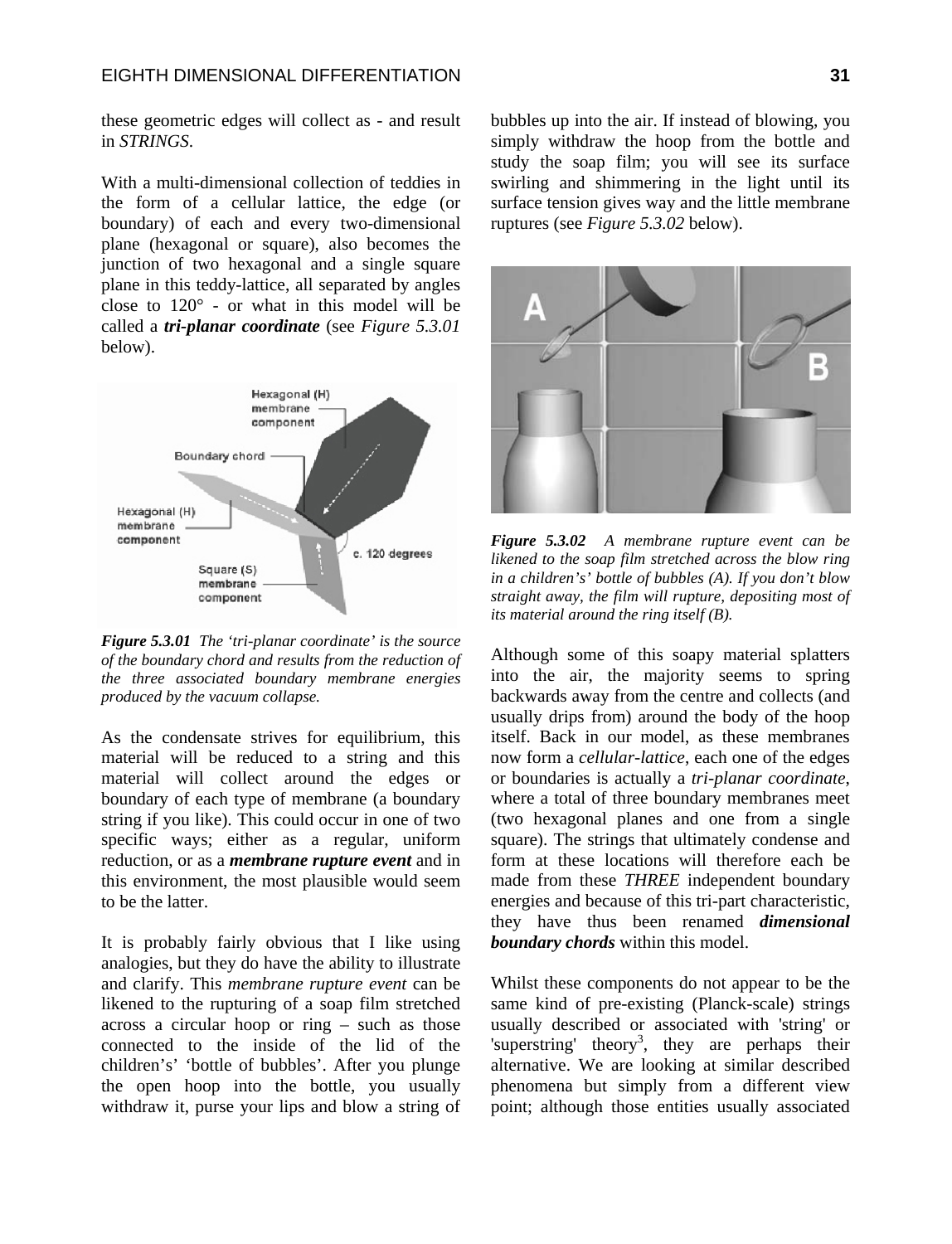with 'string theory' would seem to belong in the realms of the ultra-dimensional branes and are more akin to this model's original de-gassed single-dimensional varieties.

## **5.4 Dimensional boundary chords**

These strings would form at the boundary edges of the condensing membranes as closed, circular varieties. The geometry of these surfaces would of course (loosely) take the form of square and hexagonal loops. Due to the nature of their creation from the reduction of *THREE* individual membranes (or percentages thereof), although acting as single entities, they would in actual fact, be a combination of *THREE* string energies. This property will become a very important one in their later description, as this independence will also determine their character in our world.



*Figure 5.4.01 Each boundary chord is made up from a percentage of three independent membrane energies; two hexagonal and one square. They can be considered as comprising three separate strings.*

These string combinations will each possess a *string value*. These will be inherited from the secondary membranes prior to their reduction and as such; they must be carried over or passed-on to these resultant strings. Considering the (idealised) geometry of these membranes, each boundary chord will therefore be made up from *ONE-SIXTH* of each of the hexagonal membranes at its tri-planar coordinate and *ONE-QUARTER* from its single square membrane. The newly formed *dimensional boundary chord* lies at the junction where sides of these hexagon and square faces meet. This all results in boundary chords of equal string value and each is therefore made up from the three parts that have been labelled 'HSH' where the 'H' is from one-sixth a hex membrane and the 'S' results from one- quarter a square membrane (see *Figure 5.4.01*). At this stage in the game, there are not yet any *THIRD* dimensional concepts such as depth or indeed volume because the third-dimension itself has not yet evolved within this model. Within this strange, lattice-like 8D world, such parameters and measurements would be meaningless any way (as would their recognisable relationship to one another). As a consequence, any 3D concepts such as the familiar measurements of *volume, mass, area* and *density* could be considered as all possessing the same value of *'VAMP = 1'*; or:

 $V$  (volume) = A (area) = M (mass) = P (density)

Relative 'HSH' string values will be determined by the area of each hex and square component (as indicated in *Figure 5.4.02* on the following page), but as each one-sixth hex and one-quarter square are resulting in *SINGLE* dimensional string values, they will eventually need to be converted into a *dimensional boundary chord volume* (V*dbc*), once our own three-dimensional world is taken into consideration. This occurs because the boundary chords are the product of their *triplanar coordinates*, which in terms of our world, can be considered as being equivalent to the three-dimensional 'xyz' axes that define 3D form. The (3D) *dimensional boundary chord volume* will therefore comprise the components:

$$
V^{dbc} = HSH
$$

$$
or: 0.4330 \times 0.2500 \times 0.4330
$$

and this will produce an individual *dimensional boundary chord volume* that can be expressed as:

$$
V^{dbc} = 0.04687
$$

This figure can thus provide what will be a *quantative* description of the dimensional boundary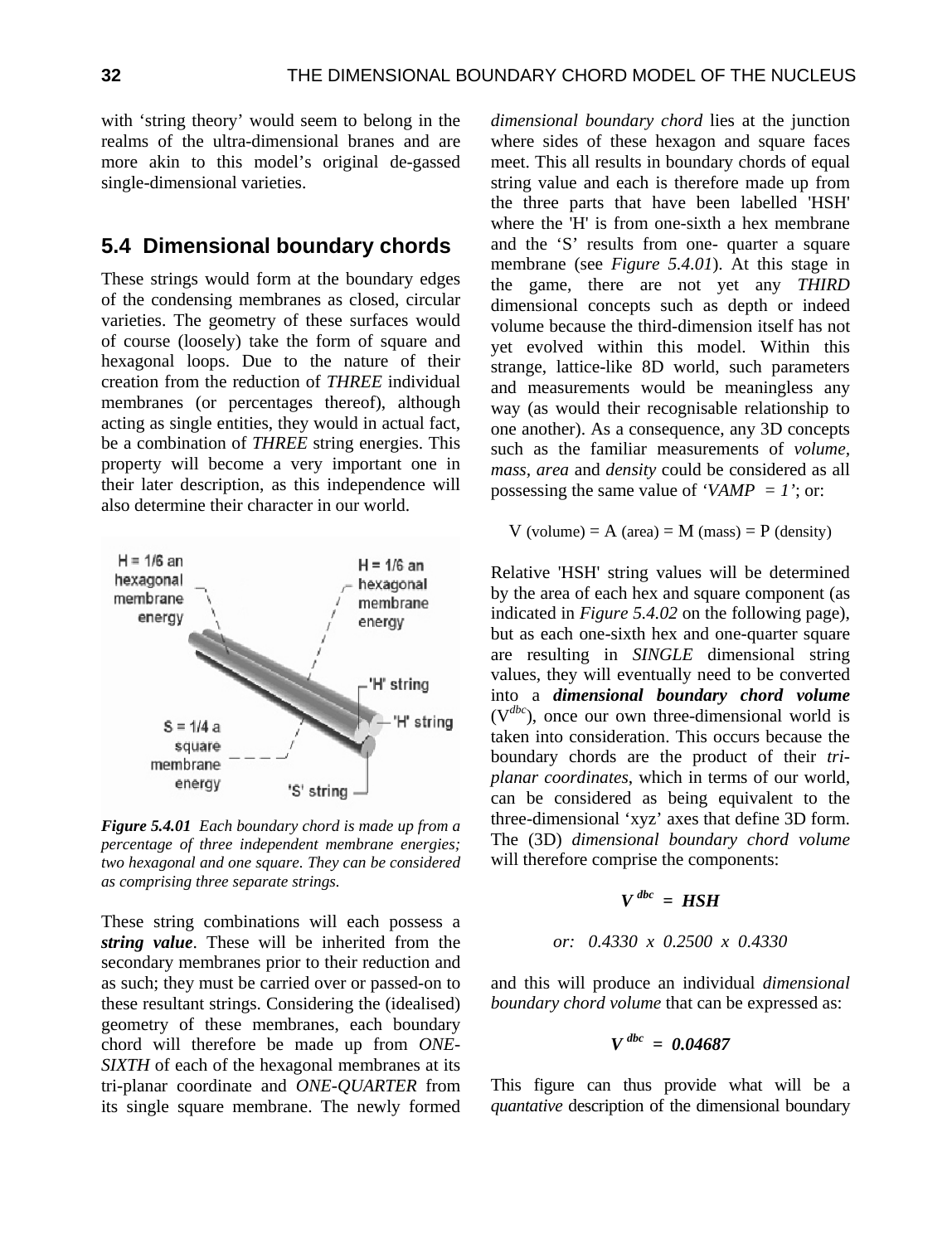chords (or more correctly, the dimensional boundary chord energies) that will be explored more fully in a subsequent chapter. It will also allow this model the means to evolve further and this value will be seen to be intimately linked to processes and events that occur in our own world.



*Figure 5.4.02 Relative areas of hexagonal and square membrane components.* 

During the condensation of these dimensional boundary chords, the expansion of the universe would of course be continuing and this would also result in the expansion of the teddy-lattice that in the eighth-dimension, is now exclusively made-up of these condensed-out dimensional boundary chords *AND* what will now become a residual percentage of uncondensed or semicondensed *secondary energy*. This continuing expansion would have the effect of *stretching* this lattice.

This dimensional boundary chord lattice would not comprise individual or connected strings, but *ONE* complete, continuous, eight-dimensional network (see *Figure 5.4.03* opposite) and there must have been a moment when this stretching or elongation had to come to an abrupt end. The chords (made up from condensed secondary energy) would no longer be able to resist the forces of this expansion and something would have to give. Did they simply snap and fly off into a myriad of individual parts, or was the response to stretching more of a random separation, as the lattice broke up into smaller chord segments? With boundary chords giving way randomly, this may have produced areas where isolated, *intact* tetrakaidecahedral shaped portions of the lattice became separated as entities in their own right, snapping back to the size they had originally configured to the moment after their condensation into dimensional boundary chords proper. There would occur what will in this model, will be called a *big-snap*.



*Figure 5.4.03 The eighth-dimensional teddy lattice will condense down to a net-like structure of one continuous, tri-planar dimensional boundary chord that grows in line with 4D expansion.*

Individual boundary chords and whole tetrakaidecahedra (*teddies*), would separate and be thrown free of the cellular lattice in which they formed as secondary condensate. These chords and teddies would however, have been formed from their tri-planar coordinates that would by definition, have evolved into three-dimensional boundary chords. They would become *THREE*dimensional individuals in an *EIGHT*dimensional universe, which was expanding as an inter-connected single, homogeneous lattice. They are effectively separated from this world because of the *big-snap* and, because of their new, lower dimensional nature, *cannot* now exist at this eighth-dimensional level.

Not unlike the behaviour of orbital electrons in our world, these dimensional states may only be able to retain their positions of increasing complexity because of their (dimensional) energy levels. Uni-dimensional string segments may comprise less dimensional energy than 2D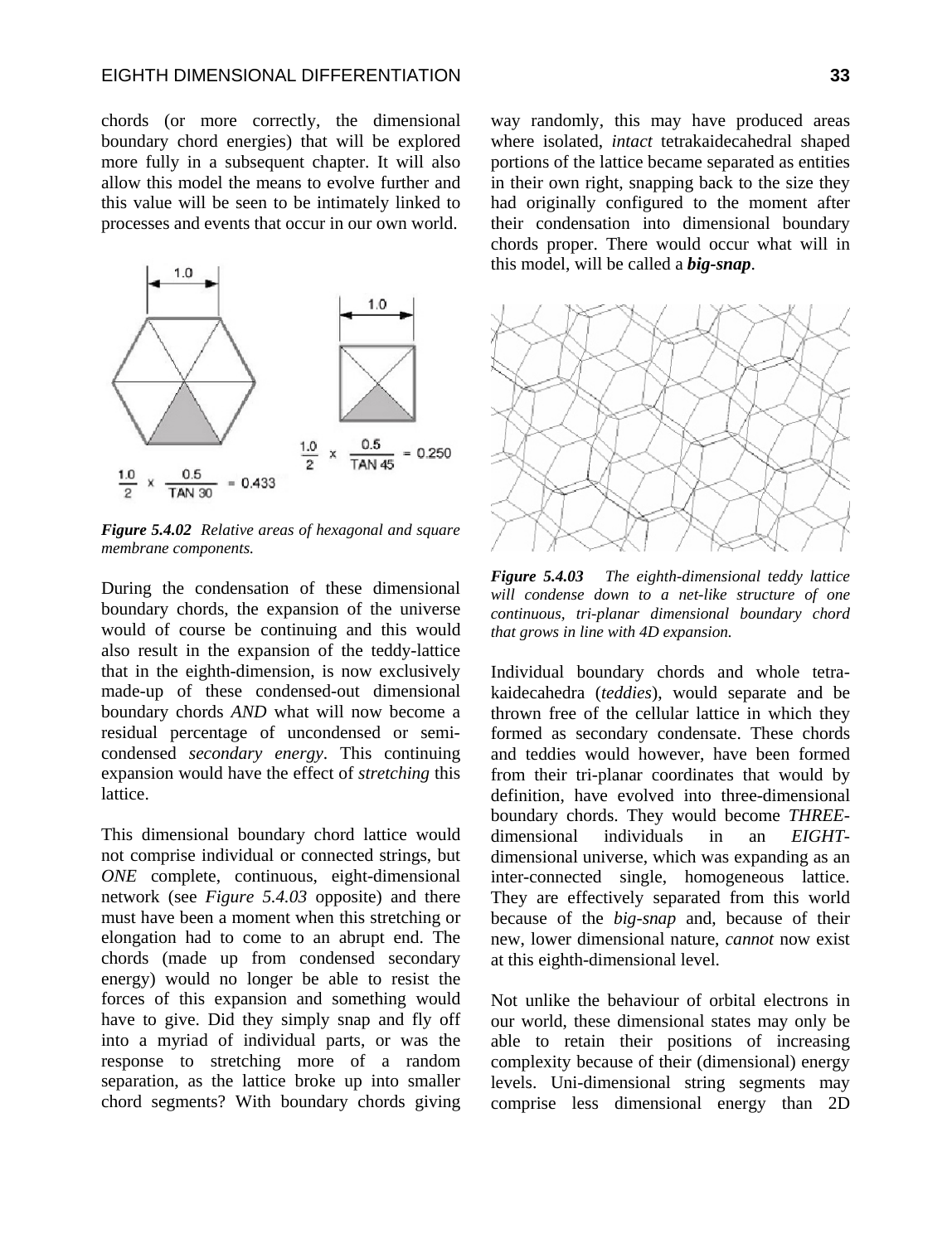objects, while in turn, these may be less energetic than the four-dimensional lattice, two rungs up the dimensional ladder from them. Likewise, the energy levels of the string combinations that now make-up the dimensional boundary chords, are comprised of much less dimensional energy than either the eight-dimensional lattice – or even fourth-dimensional expansive space from whence they came. They would also have been the product of a less energetic *rarefied* environment, coming into being as they did, some time *AFTER* the 4D universe had expanded considerably. This secondary condensate would consequently be of a much lower *energy signature* and would have to *FALL* to a level that was comparable to their own dimensional energy signature. The free, now independent dimensional boundary chords and the whole surviving teddies would find their relative position on the ladder of hierarchy because of these diminished energy levels.



*Figure 5.4.04 Independent boundary chords and whole surviving teddies 'ping' into the supporting structure of four-dimensional space, creating the universe we recognise today.*

This last statement may actually be a little misleading however, because at this stage in the evolution of this model, although there exists a dimensional energy *GAP* between the 2D loops or membranes and the now homogeneous 4D expansion event, this drop of 3D material doesn't create a whole new three-dimensional universe. The 3D teddies and what are now *independent* boundary chords, would indeed drop to their own equivalent energy level, but they would actually be suspended within what is effectively the expansive envelope that is the fourth dimension. It may be this relationship that allowed the boundary chords to migrate downwards in the first place, because of their tri-planar origin. 4D expansion simply provides the 'space' in which this dimensional energy-drop is now able to occur. They are truly three-dimensional objects and therefore, find their place by naturally inserting themselves into this (vacant) dimensional gap.

## **5.5 The big ping**

After what has now been dubbed the *big-snap*, (that effectively separates out the components of this secondary condensate), there would occur a *big-ping* and this results in the appearance of these three-dimensional objects into what we would now consider as being our own part of the universe, or within what we appear to witness as the fourth- dimensional expansion of a universe still fuelled by the remnant component of scale.

The sixth-evolutionary stage of the universe has thus been created, but still within the envelope of the eighth and the fourth dimensional levels from whence it came. It is almost a devolutionary process as this dimensional drop occurs, but one founded right at the top of the dimensional ladder. It is the energy levels (or the energy requirements) that cause this drop (dimensionally speaking) and all these newly appeared *independent dimensional boundary chords* and *whole surviving teddies*, are comprised of 3D energies that will later make us what we are. This drop will actually occur into four-dimensional space as surmised above and this will now incorporate what remains of the lower dimensional levels. The *independent dimensional boundary chords* will make up the bulk of these new three-dimensional objects and these will display a characteristic that at the instant of the *big-ping* could be likened to tiny rods or *spicules*, each with a 3D *dimensional boundary chord volume* of *0.04687* (see again Section 5.4 above). The *whole surviving teddies* will also be comprised of these *SAME* dimensional boundary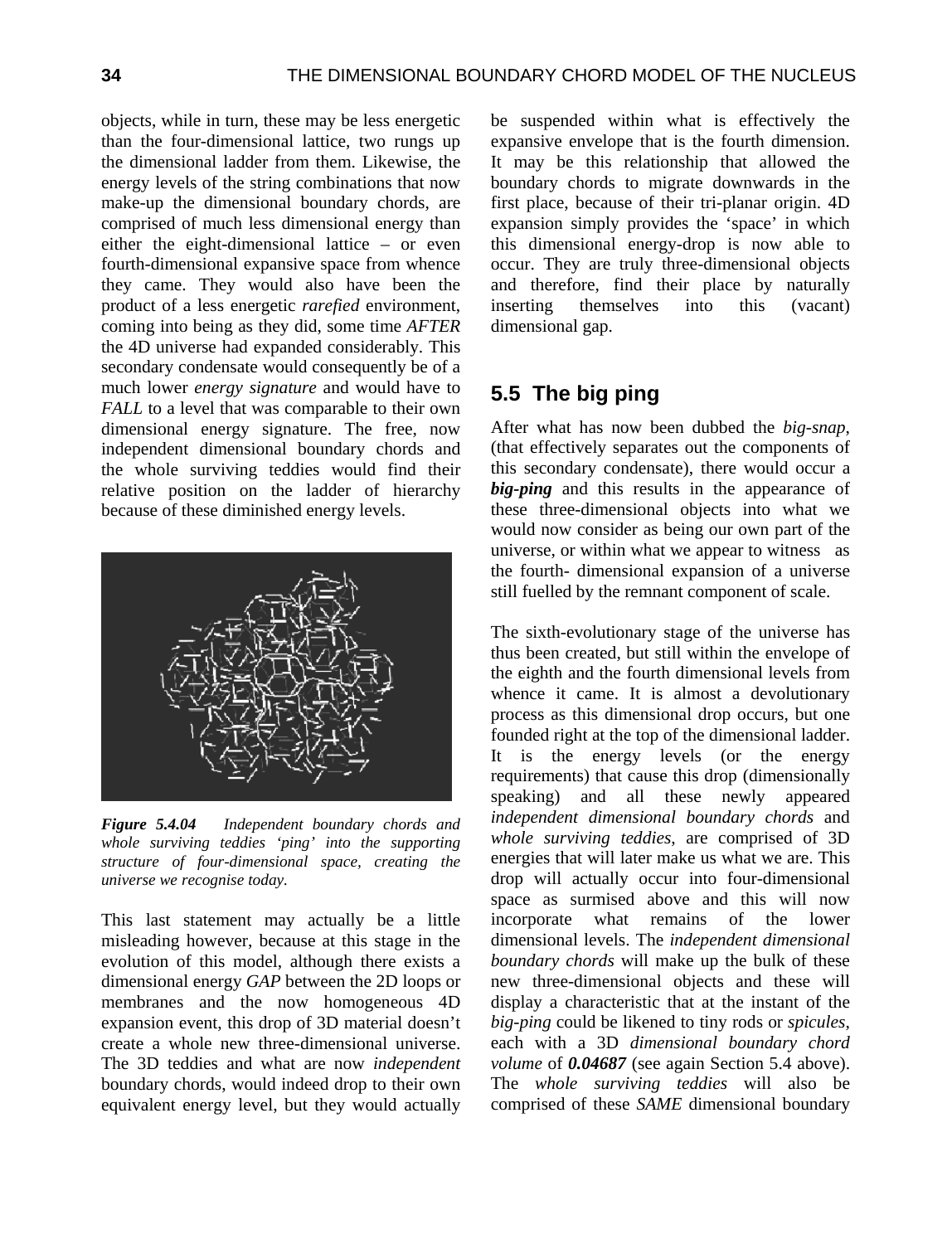chord volumes, but will be held in an open tetrakaidecahedral form that will equate to a total of *thirty-six* independent boundary chord values.

This volume needs to be referenced to the scale of our own processes and events and will thus be dealt with further in a subsequent chapter. It will also be found that the characteristics of the dimensional boundary chords themselves, change fundamentally as they drop to their new 3D rung on the dimensional ladder, as new environmental conditions make their presence felt.

Returning for a moment to the eight-dimensional lattice, what would happen to its remaining material and the energy from which it was made?

Now devoid of its secondary three-dimensional condensate (the independent boundary chords and whole surviving teddies); the eighth dimension would now comprise a *dimensional energy signature* that is significantly less than that with which it originally started. This new energy level must now correspond to eight, minus three, or *FIVE* – and after the removal of the 3D boundary chord component that drops to form our world during what has been christened the *big-ping*; this remaining, dimensionally less energetic material *MUST* migrate downwards too. This resultant dimensional energy would possess its own characteristics and while it may be considered as *remnant* 8D material (especially because of the 3D removal event), it would actually have undergone rapid contraction as the teddies and boundary chords from which the lattice was made, snapped-back to their original size after their brief but stressful episode of stretching.

This new five-dimensional energy (formed almost by default); would consequently drop into its own new lower dimensional energy level, at the same time as the appearance of the boundary chords and teddies into our world. Its *contractive* characteristic, inherited from the *big-snap*, would have an important consequence on the future of the universe as a whole and its resultant position directly above the fourth-dimensional energy plane, would conveniently or even coincidentally, exactly mirror the original properties exhibited by

fourth-dimensional expansion. For such an opposite (or negative) phenomenon, its natural position on the ladder of dimensional hierarchy could not be better placed and this logical drop next to this original 4D expansional event, seems to provide a fortuitous mechanism of equilibrium. that both connects - and also seems to provide the room for these two very oppositely behaving dimensional phenomena. In simple terms, this takes the form of the classic 'piston-effect' (see *Figure 5.5.01* below) and the link is thus established (almost by coincidence), between expansion and contraction – and one will now appear to fuel and support the other. This event cannot however, be considered as a separate evolutionary stage in its own right, but as a continuation and an effect of the physical processes and thus the consequences; caused by the differentiation of the eighth-dimensional level in the first place.



*Figure 5.5.01 The 'piston effect'. The material in the sealed cylinder ahead of the piston will be compressed as the volume decreases; whilst at the same time, the material behind the piston will expand as its volume increases.*

The necessary removal of this fifth-dimensional energy – after the loss of the third, would now seem to leave the eighth-dimensional level vacant as *ALL* of its inherited material has *decayed* to lower dimensional positions. This infers the